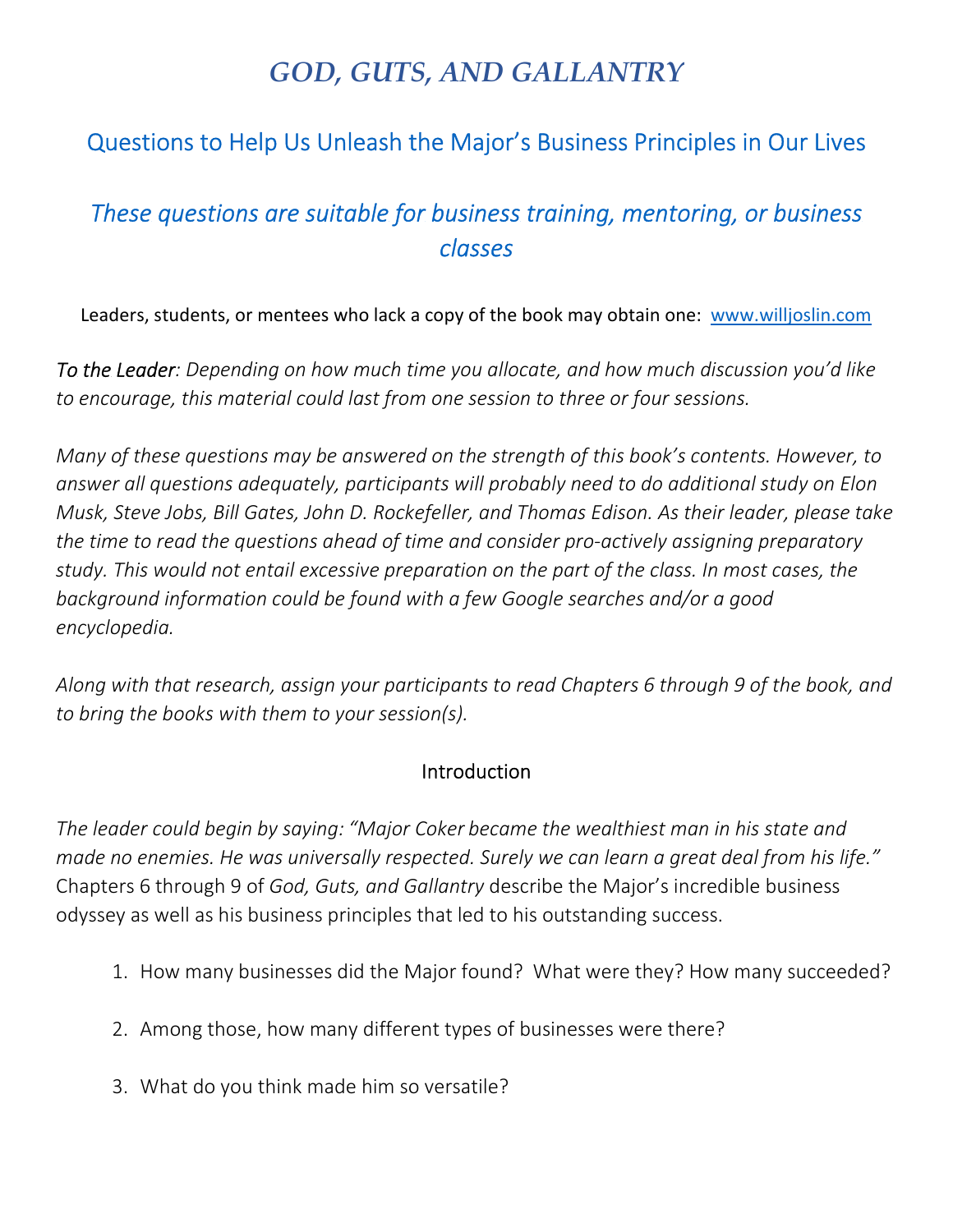4. What can we learn from his versatility to help us serve more people in our business(es)?

#### Comparing and Contrasting Major Coker to Other Business Leaders

Steve Jobs, former CEO of Apple Computers was very successful in many ways. However, there are two sides to his story. The following testimonies given by some of Jobs' colleagues were taken from the *Business Insider* website:

He met with the team every other Monday, which many considered to be a perk. But it also meant the Human Interaction team was constantly under pressure to impress Jobs, and they had to work every other weekend to prepare for their meeting with him. Here's an account of what those meetings were like, which we heard from a former Apple employee who spoke with another employee on the Human Interaction team:

Every two weeks, we meet with Steve Jobs, and it's on a Monday. So that means every other weekend, I don't get off. No matter what's going on, whether it's a deadline or new ideas for the future. We have to work every other weekend all the time no matter what... And then you meet with him, and he craps on all of it. He might like one or two ideas, and usually, he wants you to redo those one or two ideas. And so that whole next week, you're redoing those one or two ideas plus coming up with new ones. That's all year, all the time, every two weeks.

Steve Wozniak, the co-founder of Apple and a close friend of Jobs, said that "given a chance, some of his best friends at Apple said they would never work with Jobs again."<sup>i</sup>

- 1. How could you compare and contrast Major Coker with Steve Jobs concerning these characteristics?
	- Entrepreneurship and Business Vision
	- Solvency
	- Lifestyle
	- Approachability
	- Modesty
	- Listening to Others
	- Teamwork and Treatment of Co-workers
	- Concern for Building his Local Community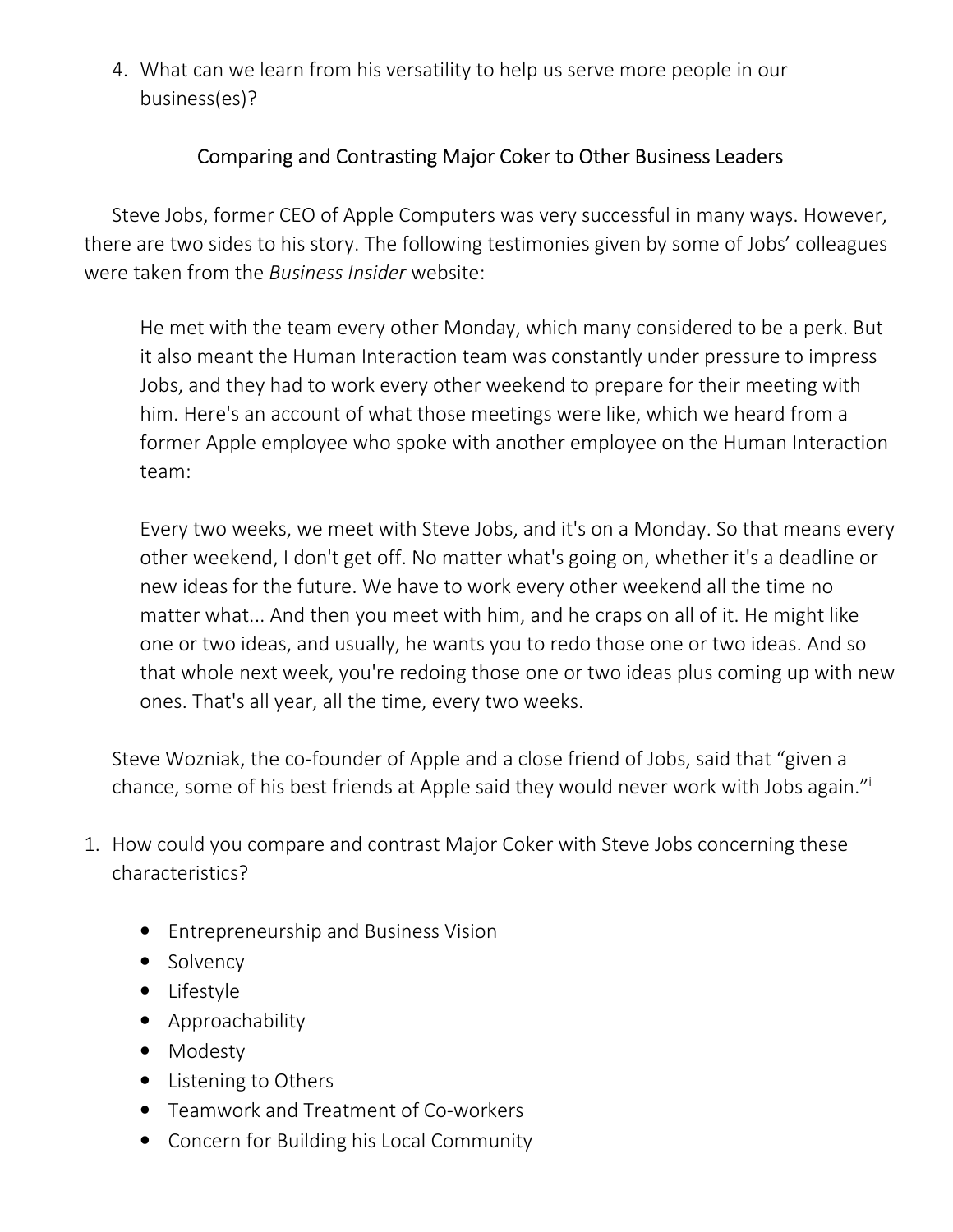- Social Conscience
- 2. How could you compare and contrast Major Coker with Tesla Motors' founder Elon Musk concerning these same nine areas?
- 3. Now compare and contrast Major Coker with Microsoft founder Bill Gates and his wife Melinda concerning the nine points.
- 4. Compare and contrast Major Coker with John D. Rockefeller in these areas.
- 5. And finally, how might you compare and contrast Major Coker and his son James Jr.'s trial-and-error approach to founding The Carolina Fiber Company with Thomas Edison's invention of the light bulb?

#### Major Coker's Business Principles and the Bible

From the way he conducted business, it's evident Major Coker used Biblical principles of business leadership. Whether or not one claims allegiance to Christianity, these principles work.

- 6. Match the letter of the corresponding verse below with each of the Major's business principles listed here.
	- 1. Business Intent of Shared Prosperity
	- 2. Delegation to Trustworthy People whom He Mentored
	- 3. Open to the Ideas of Others
	- 4. Excellent Ethics in Business \_\_\_\_
	- 5. Thorough Planning
	- 6. Thrift \_\_\_\_
	- 7. Having a Team of Counsel
	- 8. Casting A Vision \_\_\_\_
	- 9. Making a Profit
		- a. Second Timothy 2:2: "The things which you have heard from me in the presence of many witnesses, these entrust to faithful men, who will be able to teach others also."
		- b. Luke 14:28-31: "For which one of you, when he wants to build a tower, does not first sit down and calculate the cost to see if he has enough to complete it? Otherwise, when he has laid a foundation and is not able to finish, all who observe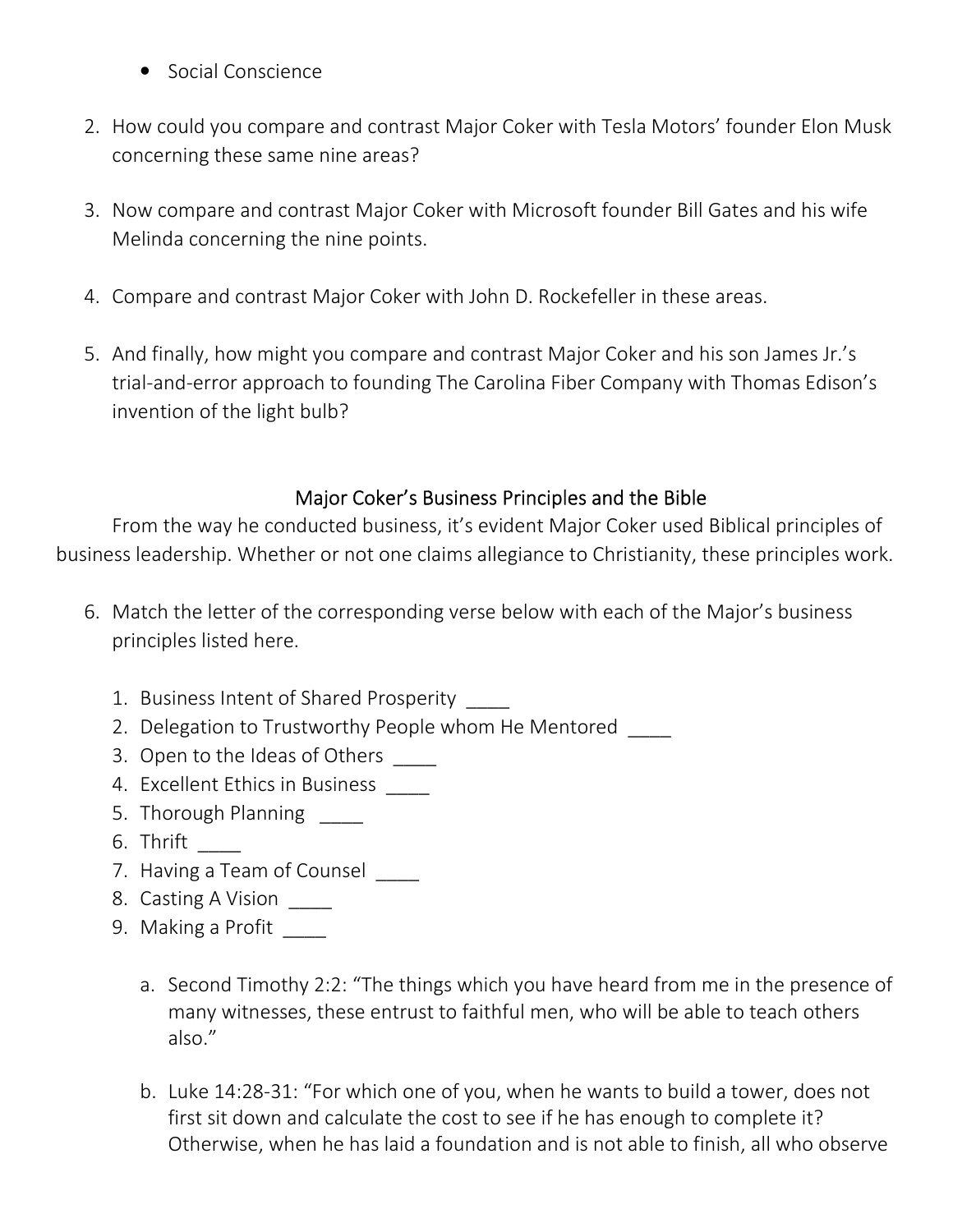it begin to ridicule him, saying, 'This man began to build and was not able to finish.'"

- c. Matthew 25:20-21a: "The one who had received five talents came up and brought five more talents, saying, 'Master, you entrusted five talents to me; see, I have gained five more talents.' His master said to him, 'Well done.'"
- d. Proverbs 10:9: "He who walks in integrity walks securely, but he who perverts his ways will be found out." And Proverbs 29:4: "A king gives stability to the land by justice, but a man who takes bribes overthrows it."
- e. Proverbs 29:18: "Where there is no vision [revelation], the people are unrestrained but happy is he who keeps the law."
- f. Proverbs 11:25 ISV: "A generous person will prosper, and anyone who gives water will receive a flood in return."
- g. James 1:19: "Let everyone be quick to hear, slow to speak, and slow to anger."
- h. John 6:12-13: "When they were filled, He said to His disciples, 'Gather up the leftover fragments so that nothing will be lost.' So they gathered them up and filled twelve baskets with fragments from the five barley loaves which were left over by those who had eaten."
- i. Proverbs 20:18: "Plans are established by counsel; by wise guidance wage war."
- 7. Address each of these nine areas above one by one. As you do so, identify the areas in which you think you are doing well. Why do you think you are doing well?
- 8. In which of these nine areas do you think your company can do better? Be specific.
- 9. In which areas can you as individuals do better?

#### Balancing Technology Wisely

Charles W. (Charlie) Coker, former CEO of Sonoco Products, and great-grandson of Major Coker, has a favorite phrase rooted in Major Coker's character: "People build businesses."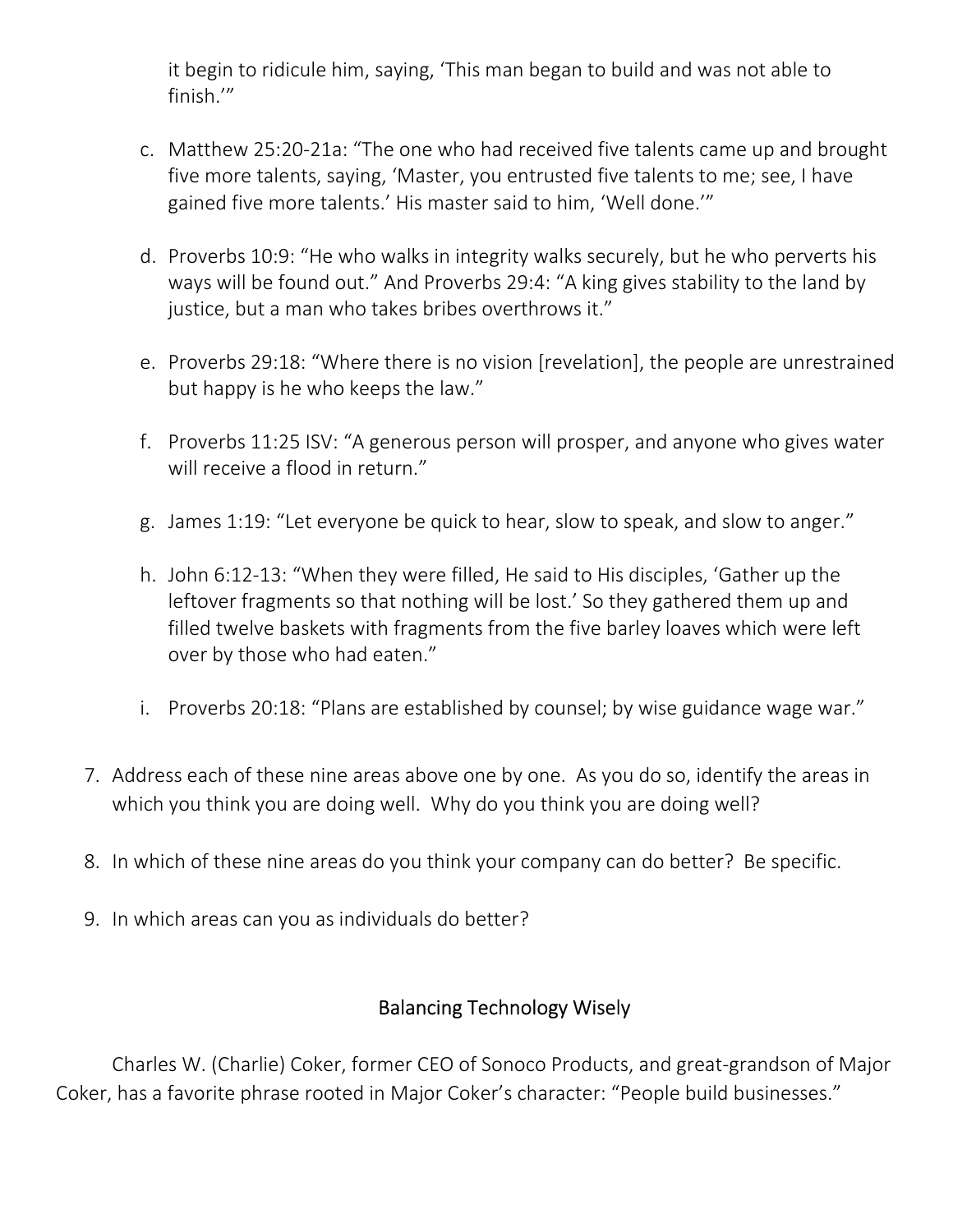When we get into the habit of sending quick text messages to customers, vendors, and co-workers, we can bypass authentic conversations. This works against active listening and people-building.

10.When you overuse technology, how might you be in danger of treating others badly?

- 11.How could you proactively show more value for and affirmation of people?
- 12.Share some personal examples of ways you have recognized the problem, and intentionally transcended automated processes to strengthen your personal communications with your colleagues and associates?
- 13. Share some ideas for how you can improve, beginning today.

Axis Ministries points out how the overuse of cell phones tends to hurt business relationships:

> When we prioritize our devices over people, we remain relationally immature. We communicate to those around us that we care more about what's on our phones than we do about them. A few years ago, *Inc.* published an article titled "Why Successful People Never Bring Smartphones into Meetings." Whether in meetings or social interactions, continually looking at our phones communicates disrespect, disinterest, self-centeredness, and an inability to pay attention for very long. Even in this digitally motivated, information-oriented world, people still perceive personal contact as highly valuable, perhaps even more than in the past, because it is becoming increasingly rare.<sup>ii</sup>

The researchers of the Inc. company conducted a nationwide survey of 554 full-time working professionals earning above \$30K and working in companies with at least 50 employees. They asked a variety of questions about smartphone use during meetings and found, among other things:

- 86% think it is inappropriate to answer phone calls during meetings
- 84% think it is inappropriate to write texts or emails during meetings
- The more money people make, the less they approve of smartphone use [in] meetings].<sup>iii</sup>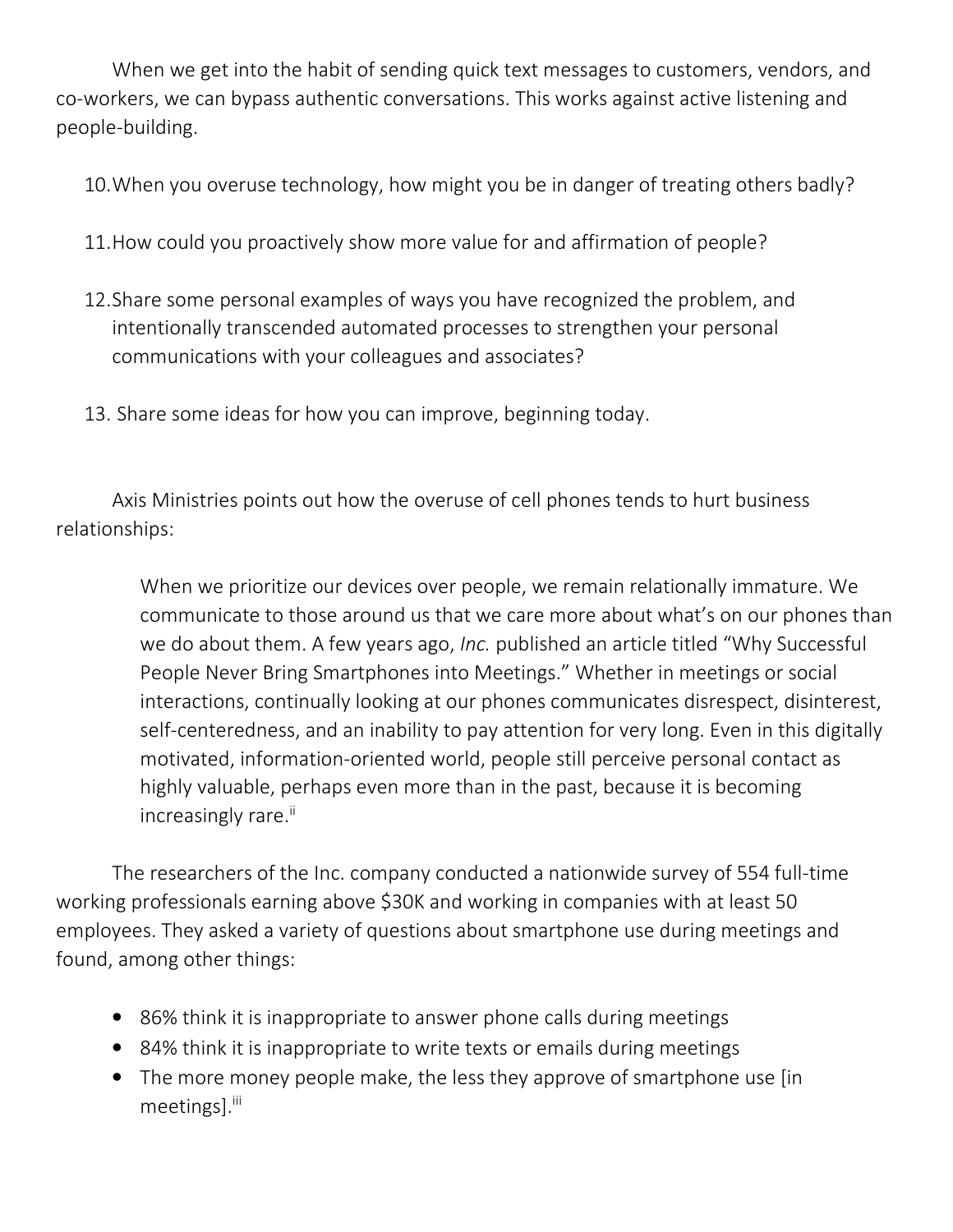- 14. If cell phones had been around when Major Coker lived, and he had chosen to use one, how do you think he might have used it? How do you think he could have resisted misusing it?
- *15.* What are some habits each of us can build into our business and family lives that will demonstrate to others we value them more than our phones? *Spend some time brainstorming ideas.*

#### Faithfulness and Business

Financially, relationally, and in business, Major Coker lived by Luke 16:10: "He who is faithful in a very little thing is faithful also in much." The Major was faithful when he had next to nothing after the war and was just as faithful when he became the wealthiest man in South Carolina.

- 14.How faithful are you to look out for your workers under you?
- 15.How do you view your per diem allowances? Even when you don't need to, do you spend them all up, or do you try to take less than allowed, in order to save your company money?
- 16. What different attitudes might that reveal?
- 17.What do you think unfaithfulness in the little things of business might lead to?
- 18.What impact do you think your faithfulness in the little things of business might make?

#### Manufacturing vs. Service Industries

Major Coker ran a two domestic manufacturing industries.

- 19.Name some of the advantages and disadvantages of running a manufacturing industry versus a service industry in today's world.
- 20.What could be the advantages and disadvantages of domestic versus international manufacturing?

-In general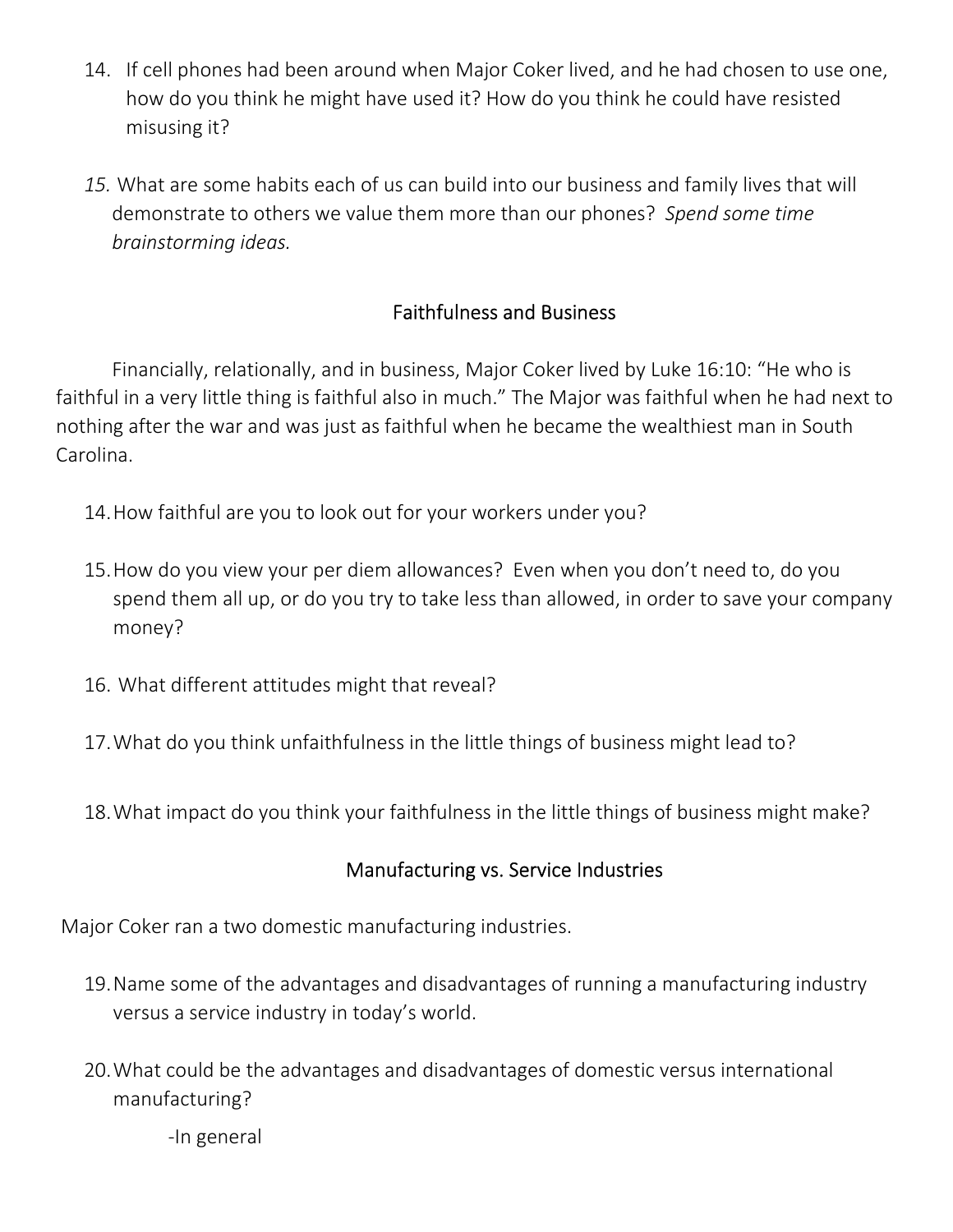-For your company -For your city, state, and nation

#### Letting Workers Profit

Major Coker steered clear of covetousness and tempered his prosperity with profitsharing. He avoided the abuses of unsafe working conditions and child labor, which characterized many industries in the Gilded Age. His way of doing business could be considered a model of leveraging tempered capitalism to empower and prosper others.

- 21. Describe a possible vision for leveraging economic power to benefit others, as Major Coker did. How might that big picture be a positive influence to empower and prosper others?
- 22.If the Major's profit-sharing business model were to continue growing today, how might it affect how present and future generations of lower and middle-class citizens view the merits of capitalism for their own lives?
- 23.In terms of both results and public perception, how do you think a form of capitalism that truly and intentionally benefits workers and communities could influence national and world economics?

Unlike the Major, many in today's business communities assume the goal of capitalism is their own self-aggrandizement. This contributes to the perception that capitalism is a selfish economic model that only favors the rich.

- 24.If this concept prevails, how do you think that perception could influence the way middle- and lower-class people view capitalism? What kind of ripple effect might this have on national and international politics and economics?
- 25.What have you learned about business leadership from Major Coker that you can use in your life?

#### Spiritual Impact in Business

This last section is for those who would like to further explore some Christian business perspectives.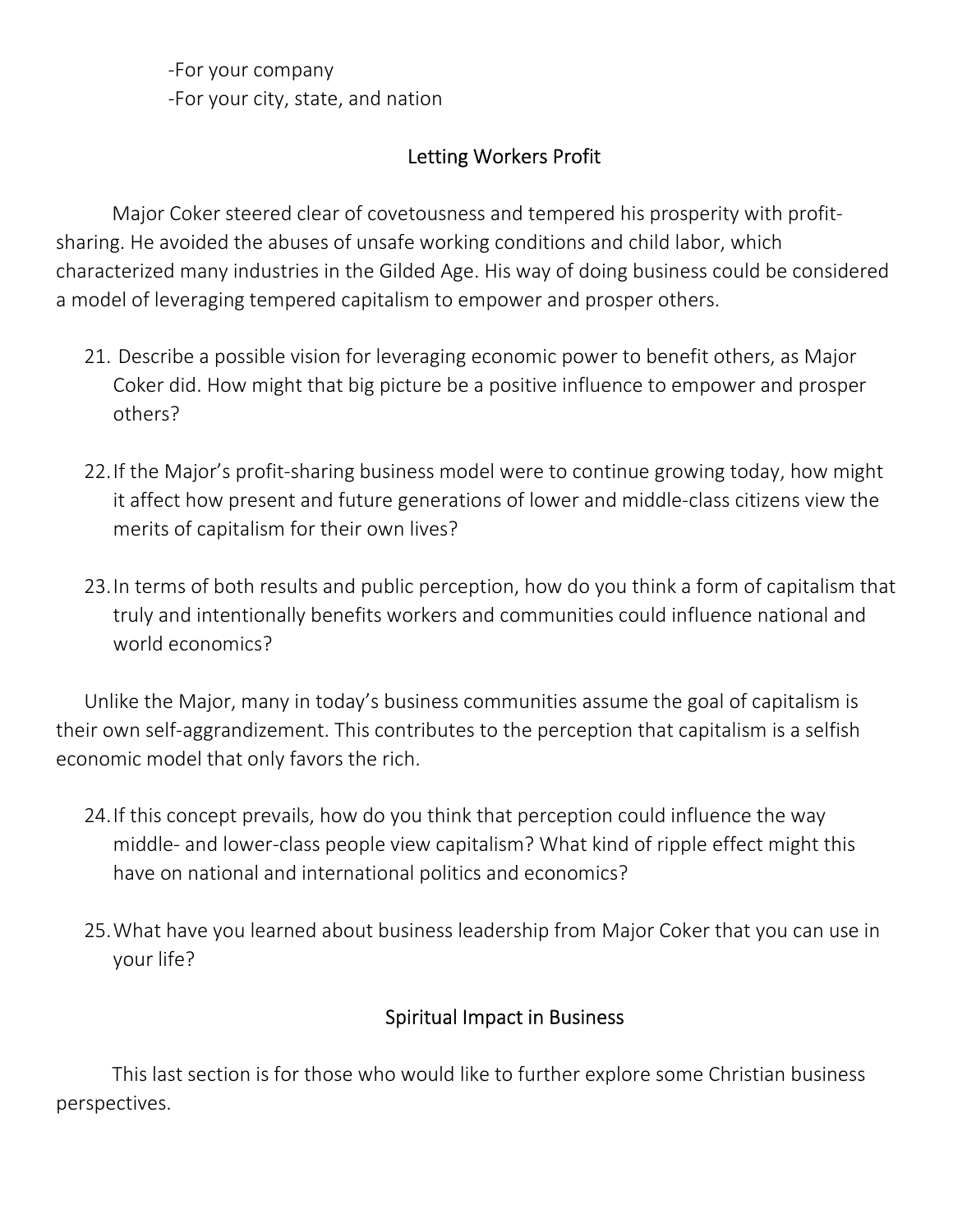The apostle Paul was not only a minister; he was a businessman who made and sold tents. I don't think he shared the gospel every single time he was in a business context, but there were certainly times when he did. In Athens, Greece, he reasoned, not only with the religious, but also with businesspeople about the gospel: "So he was reasoning in the synagogue with the Jews and the God-fearing Gentiles, and in the market place every day with those who happened to be present" (Acts 17:17). Paul also shared the gospel with a businesswoman named Lydia, a seller of purple fabrics, "and the Lord opened her heart to respond to the things spoken by Paul." This was huge, because Lydia was the very first convert from Europe, and she immediately caught the vision for changing the world, for right away, she volunteered her house as headquarters for the ministry in Philippi (Acts 16:12-15,40).

26.If, in appropriate ways, we too are ambassadors for Christ in the marketplace, how do you think God might use us in the twenty-first century, based on how he used Paul in Lydia's life in the first?

27.Is it worth the risk?

Scottish minister George MacLeod, thought Christian businessmen should have a positive influence in the marketplace. MacLeod said:

> I simply argue that the cross be raised again at the center of the marketplace as well as on the steeple of the church. I am recovering the claim that Jesus was not crucified in a cathedral between two candles but on a cross between two thieves; on a town garbage heap; at a crossroad of politics so cosmopolitan that they had to write His title in Hebrew and in Latin and in Greek … and at the kind of place where cynics talk smut, thieves curse, and soldiers gamble. Because that is where He died, And that is what He died about. And that is where Christ's own ought to be, And that is what church people ought to be about.<sup>iv</sup>

28. What you think Major Coker would have thought of this quote from McLeod?

29.What do you think of this quote?